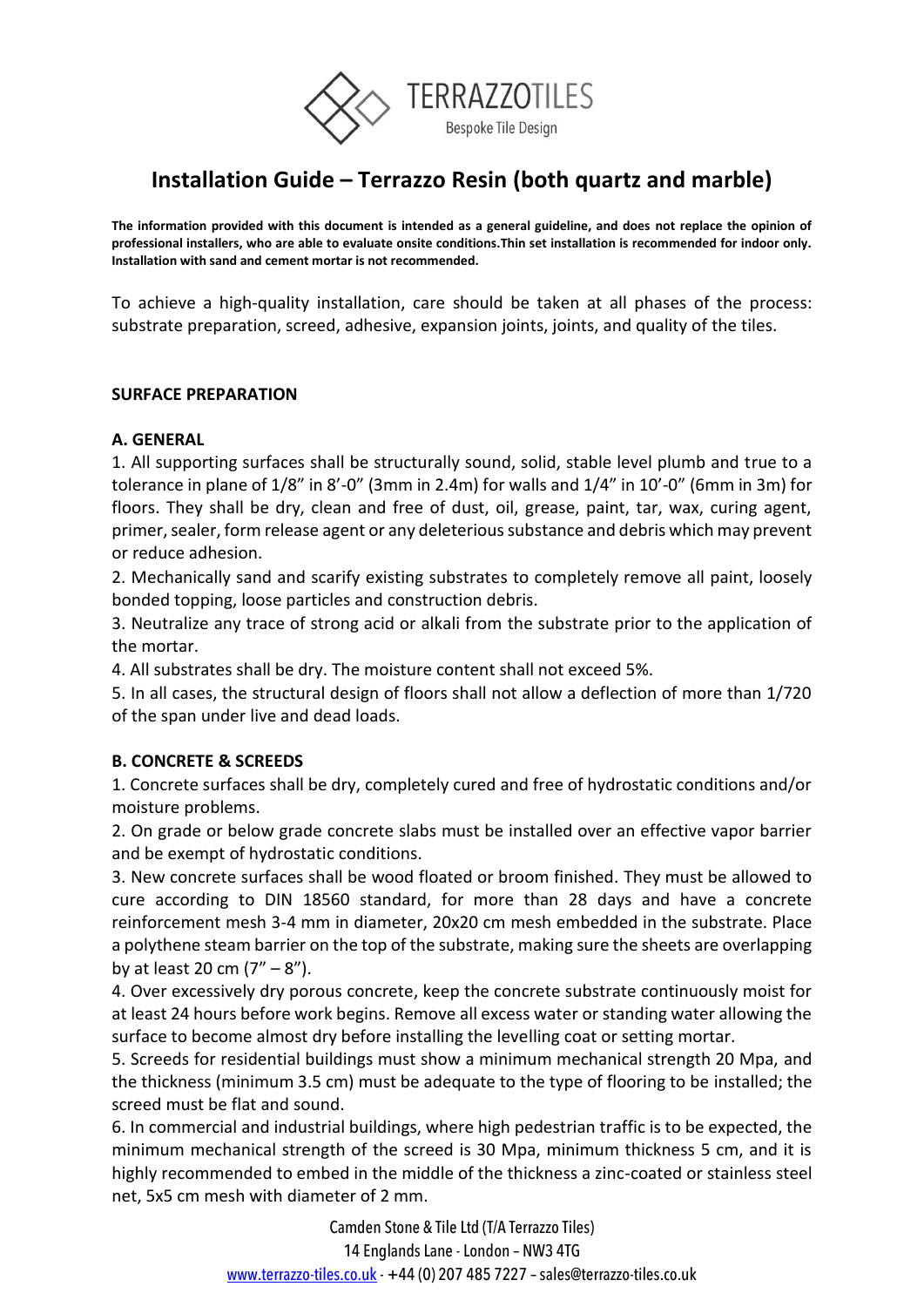

7. Allow the screed to cure by reaching 90% of the planned shrinkage, which is a consequence of the water drying from the original mixture. Double check the residual humidity of the screed prior to starting the installation of the tiles, no matter how old the screed is. When installing engineered stone tiles, we recommend residual humidity to be lower than 3%. The screed must be clean and free from any dust, dirt or grease that may compromise the adhesion between screed and glue. Possible cracks, usually caused by excessive water/binder in the mixture, or too thin grits, must be sealed before the installation with epoxy resin based products.

7. When installing tiles on floating or sound proofed floors, the thickness of the screed must be increased, and an arc-welded net be embedded in the middle. Usually, a 5x5 cm with 3 mm diameter net is enough to absorb the deformation caused by the compressibility of the insulating layer.

8. When the floating flooring embeds a heating/cooling system, the thickness of the screed is to be increased. Once the screed has cured, it is advisable to expose it to a gradual thermal shock, until the normal usage temperature is reached. As a result of this procedure, cracks will appear on the surface that should be sealed with epoxy resin based products before starting the installation of the tiles.

9. In order to avoid issues due to bad mixing, we suggest the use of pre-mixed adhesives, which allow a controlled hygrometric shrinkage and consistent compressive strength. When installing tiles on a large area, a system of expansion and control joints should be used. The cutting (2/3 of the thickness of the screed) must be carried out as soon as the solidity of the screed itself allows it.

# **C. CEMENTITOUS BACKER UNITS (C.B.U.)**

When installed by others, the C.B.U. shall be from a reputable manufacturer and shall conform to the quality standard requirements of ANSI A-118.9.

# **D. GYPSUM WALL SURFACES (Interior dry areas only)**

Prime all drywall and plaster wall surfaces with Planicrete AC multi-purpose latex and let dry completely before applying the mortar.

# **E. RESURFACING OLD SURFACES (Interior installations only)**

Old cement terrazzo, ceramic tile, paver and quarry tile, shall be sound, solid, well bonded, flawless, stripped clean and free of dust, wax, grease, sealer, soap residue and all other deleterious substances which may reduce or prevent adhesion.

# **F. PLYWOOD (Specify only on interior residential floors and countertops in dry areas)**

1. Plywood substrate and underlayment shall be Exterior Grade plywood. Presswood, particleboard, clipboard, masonite, gypsum floor patching compounds, asbestos board, Lauan and similar dimensionally unstable materials are not acceptable substrates.

2. Plywood surfaces shall be installed smooth face-up. Offset joints of sub-floor and underlayment. Use exclusively new plywood.

3. When on joints 16" (40 cm) O.C. plywood sub-floors shall consist of 2 layers each 5/8" (16 mm) thick, and gapped 1/8" (3 mm) between sheets and ¼" (6 mm) between all materials which they abut such as walls, drains and posts.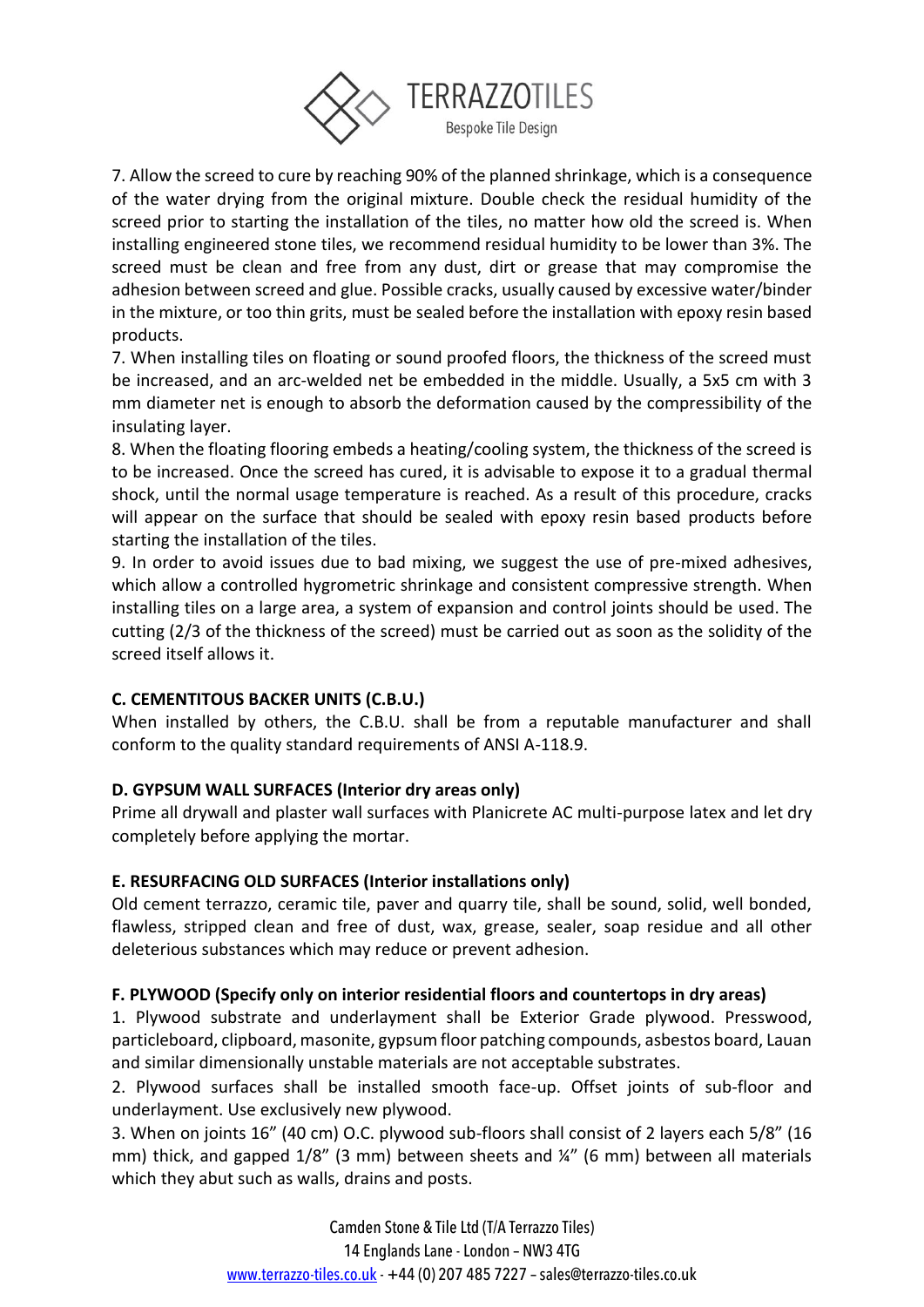

4. Plank or board floors shall be covered over with one layer of ¾" (19 mm) thick exterior grade plywood, each sheet to be fastened with screws 8" (20 cm) O.C. in all directions and around the perimeter. Leave 1/8" (3 mm) spacing between each plywood sheet and ¼" (6 mm) between all materials which they abut such as walls, drains and posts.

5. The adjacent edges of the plywood sheets shall not be more than 1/32" (0.75 mm) above or below each other.

6. All wood sub-floors shall be well heated and vented from under.

# **INSTALLATION**

A. Before setting, use a damp towel and wipe the back side of the tile to remove any dust or other residue that may be left over from the manufacturing process. When Kerapoxy 410 or Planicrete W are used for the installation, let the tiles dry before installation.

B. On interior wall installation, use a notched trowel with deep enough grooves to achieve an 80% minimum mortar contact with the back side of the tiles (edges and corners must be fully backed with mortar when set).

C. In all wet areas and commercial floors, back butter each tile with a sufficient mortar layer, using the flat edge of the trowel immediately prior to laying, to achieve a 100% mortar contact and a void-free solid support. Simultaneously apply the mortar to the substrate surface with a notched trowel with deep enough grooves to achieve a continuous be without voids or unsupported areas. Lay tiles while both mortar surfaces are wet. Do not allow mortar to dry or sking over on either surfaces before laying the tiles.

D. When Kerapoxy 410 or Planicrrete W is used for the installation, back buttering of tiles is not necessary. However, a sufficient layer must be applied to the substrate to provide a good support under the tiles.

E. Where medium-bed mortar installation is specified, use a specially designed medium-bed trowel with ¾" (19 mm) wide x 9/16" (14 mm) deep notches to install Granirapid System or flexible mortar.

F. On walls, start installing at the lowest portion of the wall. Support the tiles with wedges, pegs or ropes to prevent sagging. Where ¾" (19 mm) or thicker material is specified without anchors on walls, do not install more than two courses per day, allowing the mortar to reach and initial cure strong enough to hold the weight of the additional courses. Reference local building codes.

G. On floors and walls where tiles are specified to be grouted with non-sanded grout, install tiles leaving a regular even spacing between tiles of at least 1/16" (1.5 mm) and a maximum of 1/8" (3 mm). No butt joints shall be permitted.

H. On floors and walls where tiles are specified to be grouted with sanded grouts, install tiles leaving a regular even spacing between tiles of at least 1/8" (3 mm) to a maximum of 5/8" (15 mm) (specify joint width desired). No butt joints shall be permitted.

I. The minimum recommended joint is 3 mm for tiles up to 40x40 cm, 4 mm for tiles 60x60 cm and 5 mm for tiles larger than 60x60 cm.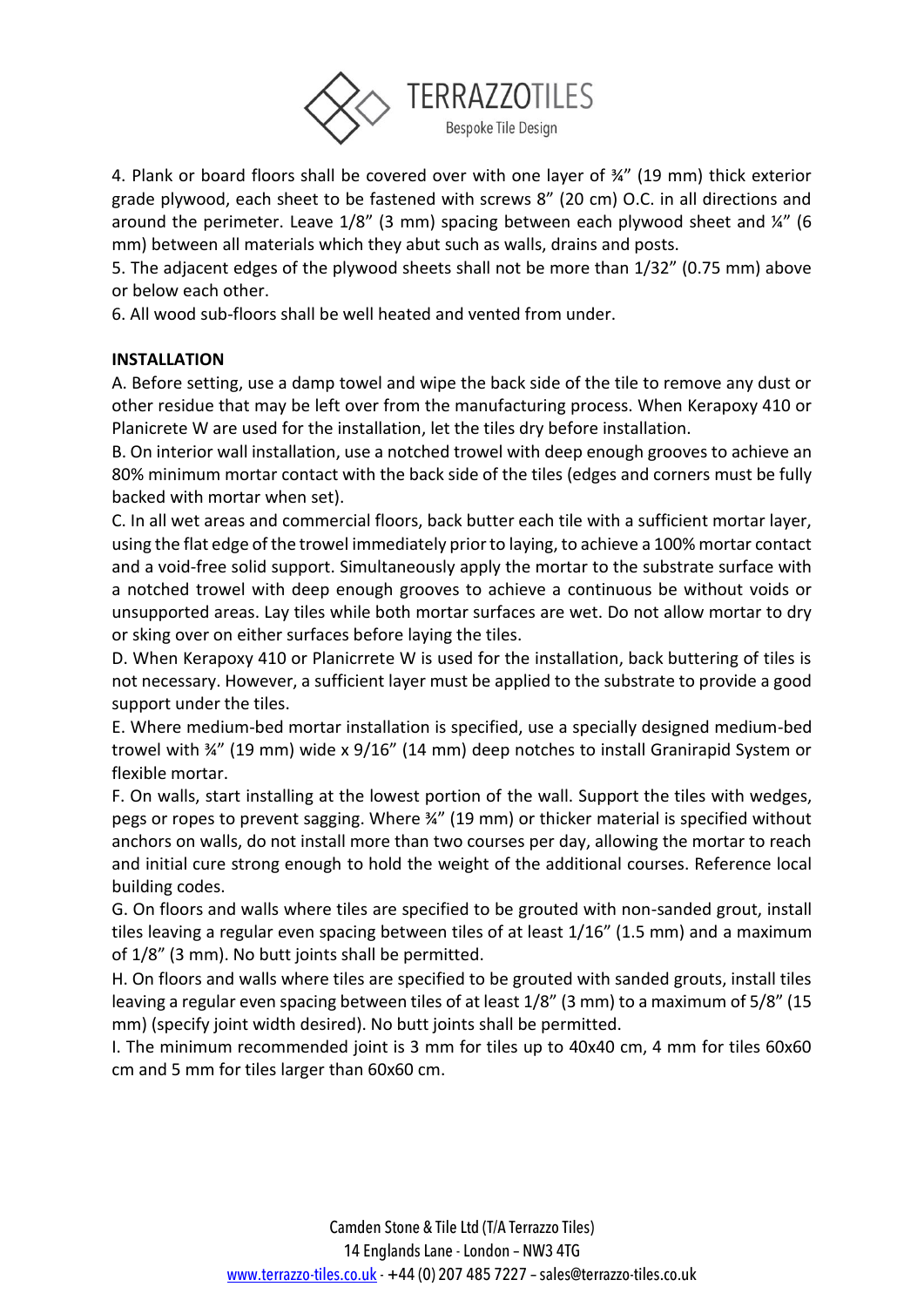

## **EXPANSION AND CONTROL JOINTS**

A. Carry existing joints in the concrete sub-floors and walls through the covering surfaces.

B. Install control joints where the tiles abut restraining surfaces, around the perimeter of the work and at the base of columns and curbs.

C. Install and space expansion and control joints in all directions according to British Standards.

D. CAUTION: It must be clearly pointed out that under no circumstance should the control joint be cut in after the tile has been installed as this defeats the object of the exercise. The installer should install up to the control joint and stop. If required, cut the tile and commence setting from the opposite side. Before continuing, rake the joint clean.

E. Install an approved compressible bead and sealant to caulk expansion and control joints following the sealant manufacturer's strict instructions.

Expansion joints must be minimum 5 mm wide and go through the screed, adhesive and tiles. Expansion joints must be placed every 5 linear meters, creating squares 25 m2. For installation in areas subject to direct sunlight, we suggest the installation of expansion joints every 3-4 linear meters. Perimeter joints filled with flexible grouts (e.g expanded polystyrene) must be placed along the walls, around columns and curbs. The structural joints planned in the concrete slabs must be carried through the covering surfaces. Expansion joints are to be grouted with neutral silicone or polyurethane-based grout. Be careful in choosing the grout to use. Make sure it does not stain the tiles: avoid acetic reticulated silicones.

#### **SEALING**

Specially for honed terrazzo resin, we recommend sealing with a good quality stone sealer such as Lithofin MN Stainstop. We recommend sealing the surface and the edges before grouting then a secondary coat after grouting and cleaning has taken place.

#### **GROUTING**

A. Where terrazzo resin tiles are installed with Keralastic/Kerabond, Kerapoxy 410 or Planicrete W mortar system, grout no sooner than 24 hours after installation.

C. Where terrazzo resin tiles are installed with Granirapid System flexible fast-setting latex hydraulic mortar, grout no sooner than 3 to 4 hours after installation.

D. Use caution when grouting to prevent scratching or damaging of the tile surface. Always do a test area and obtain the architect's written approval before proceeding with the grouting of the entire work.

E. On walls where joints widths are specified to be 1/16" (1.5mm) to a maximum of 1/8" (3mm), install Keracolor U, non-sanded polymer-modified grout as specified.

F. On floors and where joint widths are specified to be 1/8" (3mm) to 5/8" (15mm), install Ultracolor or Keracolor S, sanded grout as specified.

G. Install grouts in strict accordance with the grout manufacturer's instructions and following the general outline procedure of ANSI A-108.10 - for latex Portland cement grouts.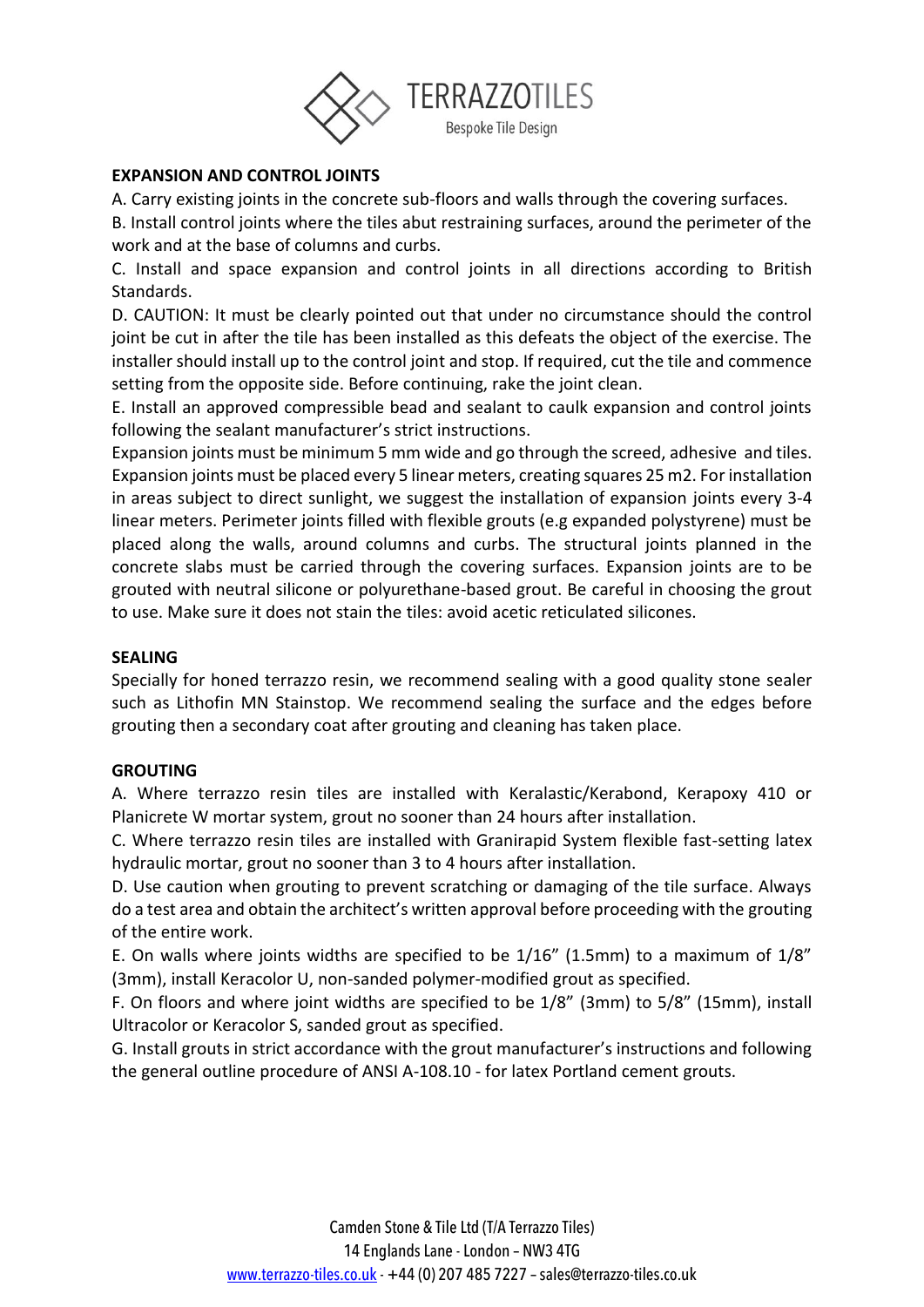

# **CLEANING**

A. Remove all grout and mortar residue immediately while work progresses and before the materials harden on the tile surface.

B. Clean tiles completely leaving no apparent cement latencies of film on the surface of the tile. Do no acid wash, especially where coloured grouts are specified.

C. For initial cleaning of newly installed surfaces we recommend Lithofin Powerclean diluted 1:10 with water and used according to manufacturer guidelines.

#### **PROTECTION**

*A. Flexible acrylic latex Portland cement mortar installation:* 

1. Protect finished work against weather, freezing and complete water immersion for at least 21 days after completion of the work.

2. Floors: protect floors from foot traffic for at least 24 hourse and general traffic for at least 72 hours after installation. Prohibit heavy traffic on floors for at least 7 days after installation. 3. Walls: protect walls from impact, vibration and hammering of adjacent and opposite walls

for at least 14 days after installation.

*B. Flexible fast-setting latex hydraulic mortar installation:* 

1. Protect finished work against weather, freezing and complete water immersion for at least 72 hours after completion of the work.

2. Floors: protect floors from general traffic for at least 3 to 4 hours after installation. Prohibit heavy traffic on floors for at least 24 hours after installation.

3. Walls: protect walls from impact, vibration and hammering on adjacent and opposite walls for at least 24 hours after installation.

# *C. Flexible fast-setting latex hydraulic mortar installation:*

1. Protect finished work against weather, freezing and complete water immersion for at least 21 hours after completion of the work.

2. Floors: protect floors from general traffic for at least 48 hours and general traffic for at least 72 hours after installation. Prohibit heavy traffic on floors for at least 7 days after installation.

D. Since temperature and humidity during and after installation affect the final curing time of all cement based and epoxy materials, allow for extended periods of cure and protection when temperatures drop below 60°F (15°C) and/or when the relative humidity is higher than 70%.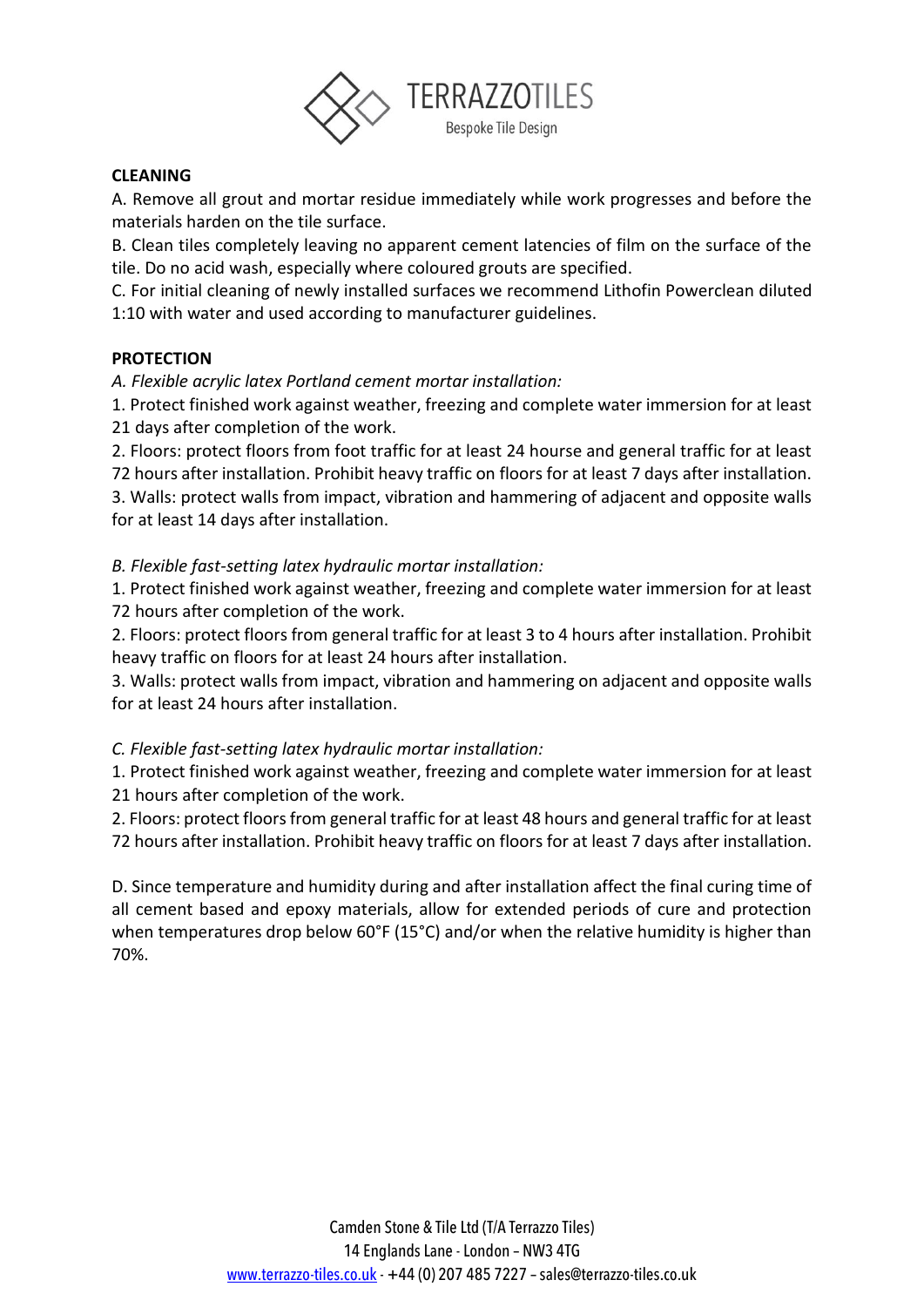

## **INSTRUCTIONS FOR CLEANING AND MAINTENANCE**

Immediately after installation, cover Terrazzo Resin marble surfaces to protect them from dirt and construction site damage: this way you will preserve the beauty of the marble surface.

#### **FIRST CLEANING**

Once installation is completed, remove dust with a soft broom or vacuum, being careful not to scratch the surface. A first deep cleaning can be carried out with a soft cloth and neutral pH (or slightly alkaline) detergent specifically designed for marble based engineered stones.

Follow the recommendations of the detergent's manufacturer. Cleaning machines are generally used for big commercial areas: make sure the abrasives of the pads or brushes are suitable for the marble surface you are cleaning. After cleaning, rinse thoroughly with water, making sure you remove any detergent residue that might diminish the brilliance and beauty of the flooring.

For initial Cleaning of newly installed surfaces we recommend Lithofin Power-Clean diluted 1:10 with water.

#### **DAILY CLEANING**

Terrazzo Tiles Terrazzo Resin products are mainly made of marble, and for daily cleaning we recommend the use of only neutral pH detergents for marble or marble based engineered stone -We recommend Lithofin EasyCare.

Carefully read the instructions on the detergent's label and, in doubt, perform a test on a small, inconspicuous area. The use of acidic or highly alkaline detergents can damage the surface of the marble. How often cleaning has to be repeated depends on the amount of foot traffic and how quickly the floor gets dirty. Before washing the floor, clean it carefully with a soft broom or vacuum. Then wash the floor with a soft cloth using a neutral pH detergent diluted in water following the recommendations of the detergent's manufacturer.

Cleaning machines are generally used for big commercial areas: make sure the abrasives of the pads or brushes are suitable for the marble surface you are cleaning. After cleaning, thoroughly rinse with water, making sure you remove any detergent residue that might diminish the brilliance and beauty of the flooring.